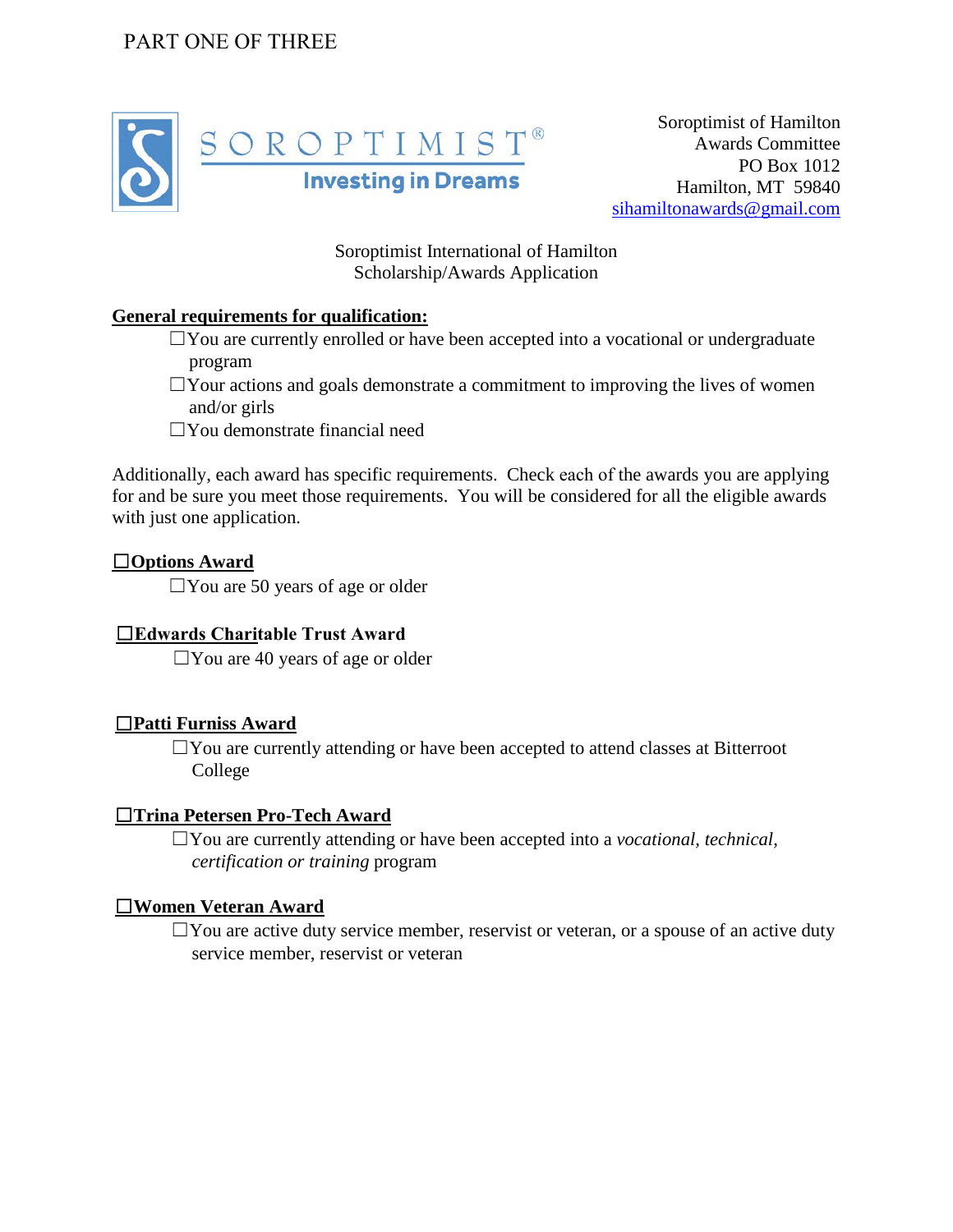| Name<br>Last. First MI                                                                                           |                                                 |                                                                                                                                                                                                                               |
|------------------------------------------------------------------------------------------------------------------|-------------------------------------------------|-------------------------------------------------------------------------------------------------------------------------------------------------------------------------------------------------------------------------------|
|                                                                                                                  |                                                 |                                                                                                                                                                                                                               |
|                                                                                                                  |                                                 |                                                                                                                                                                                                                               |
|                                                                                                                  |                                                 |                                                                                                                                                                                                                               |
|                                                                                                                  |                                                 | $City$ $2ip$                                                                                                                                                                                                                  |
|                                                                                                                  |                                                 |                                                                                                                                                                                                                               |
|                                                                                                                  | <b>Part 2: Educational Program Information:</b> |                                                                                                                                                                                                                               |
|                                                                                                                  |                                                 |                                                                                                                                                                                                                               |
|                                                                                                                  |                                                 |                                                                                                                                                                                                                               |
|                                                                                                                  |                                                 |                                                                                                                                                                                                                               |
|                                                                                                                  |                                                 | Phone has a series of the series of the series of the series of the series of the series of the series of the series of the series of the series of the series of the series of the series of the series of the series of the |
| Contact Person<br>Name Phone                                                                                     |                                                 |                                                                                                                                                                                                                               |
|                                                                                                                  |                                                 | Email                                                                                                                                                                                                                         |
|                                                                                                                  |                                                 |                                                                                                                                                                                                                               |
| Room and Board \$ _________________________ □Monthly □Semester or Session                                        |                                                 |                                                                                                                                                                                                                               |
|                                                                                                                  |                                                 | Other (Specify) \$                                                                                                                                                                                                            |
| How do you plan to pay for expenses that exceed this award?                                                      |                                                 | <u> 1980 - Jan Barbara Barbara, prima popular popular popular popular popular popular popular popular popular po</u>                                                                                                          |
|                                                                                                                  |                                                 |                                                                                                                                                                                                                               |
|                                                                                                                  |                                                 |                                                                                                                                                                                                                               |
| Have you applied for or been awarded other grants/scholarships to pay for this training:<br>$\Box$ Yes $\Box$ No |                                                 |                                                                                                                                                                                                                               |
| If "Yes," please describe:                                                                                       |                                                 |                                                                                                                                                                                                                               |

# **Part 1: Tell us who you are**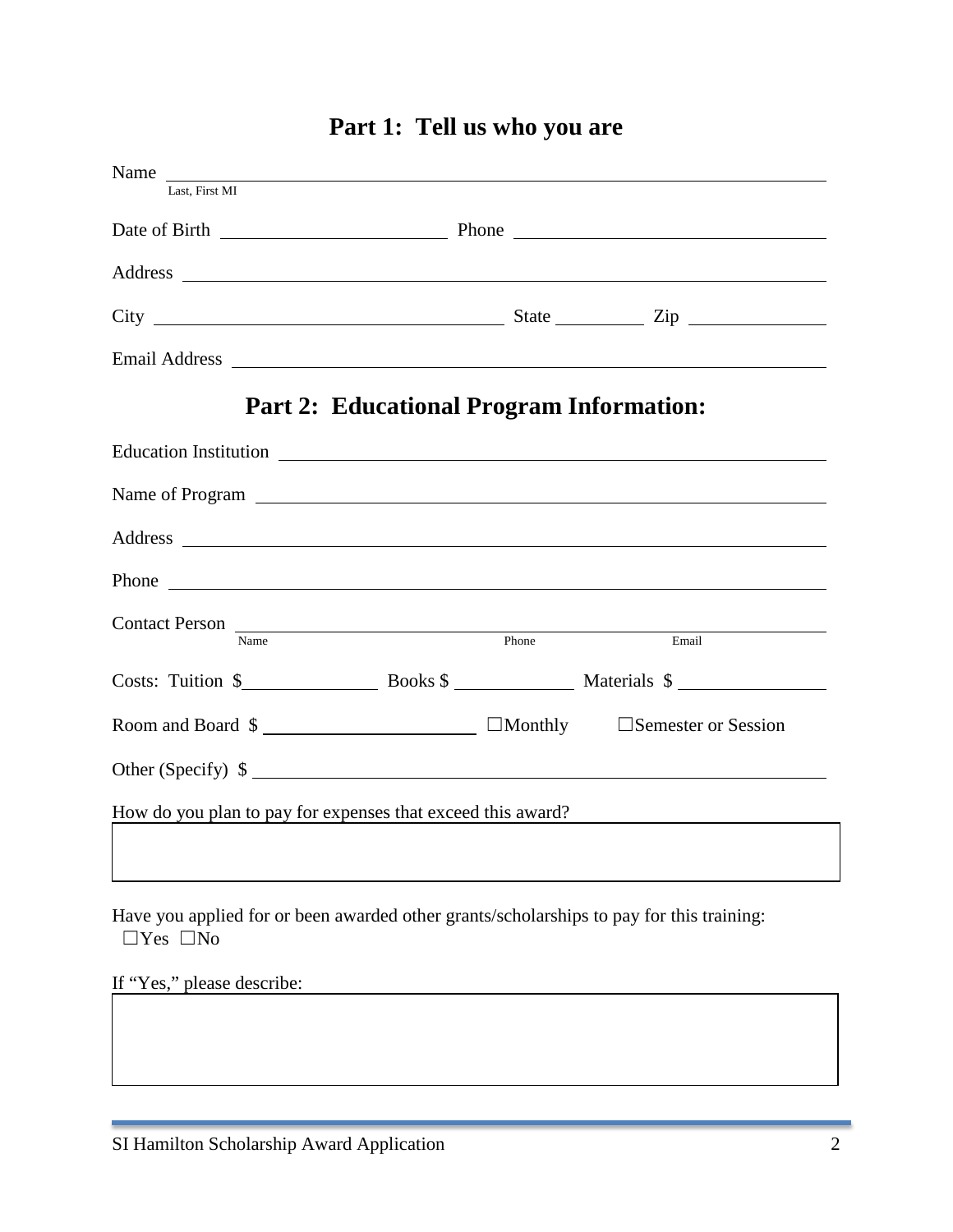# **Part 3: Employment History**

| Current Employment: $\Box I$ am not currently employed |  |  |  |  |
|--------------------------------------------------------|--|--|--|--|
|                                                        |  |  |  |  |
|                                                        |  |  |  |  |
|                                                        |  |  |  |  |
|                                                        |  |  |  |  |
|                                                        |  |  |  |  |
|                                                        |  |  |  |  |
| <b>Part 4: Volunteer and Community Involvement</b>     |  |  |  |  |
|                                                        |  |  |  |  |
|                                                        |  |  |  |  |
|                                                        |  |  |  |  |
|                                                        |  |  |  |  |
|                                                        |  |  |  |  |
|                                                        |  |  |  |  |
|                                                        |  |  |  |  |
|                                                        |  |  |  |  |
| Dates:                                                 |  |  |  |  |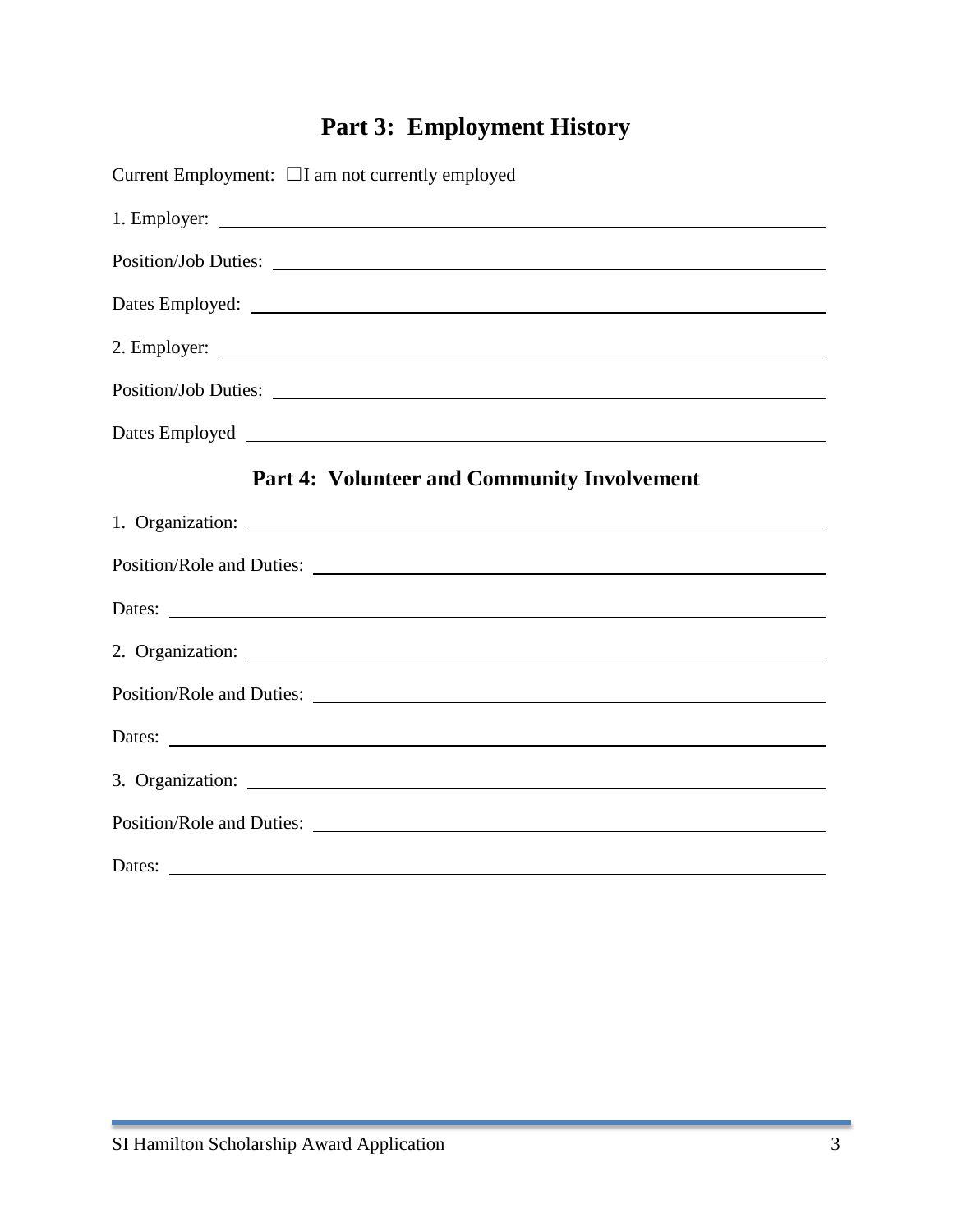### **Part 5: Your Story**

Please describe your career goals related to this training:

Please describe you reason for needing this financial assistance and how you will use the award:

Briefly describe how receiving this training or education will support your actions and goals to improve the lives of women and girls: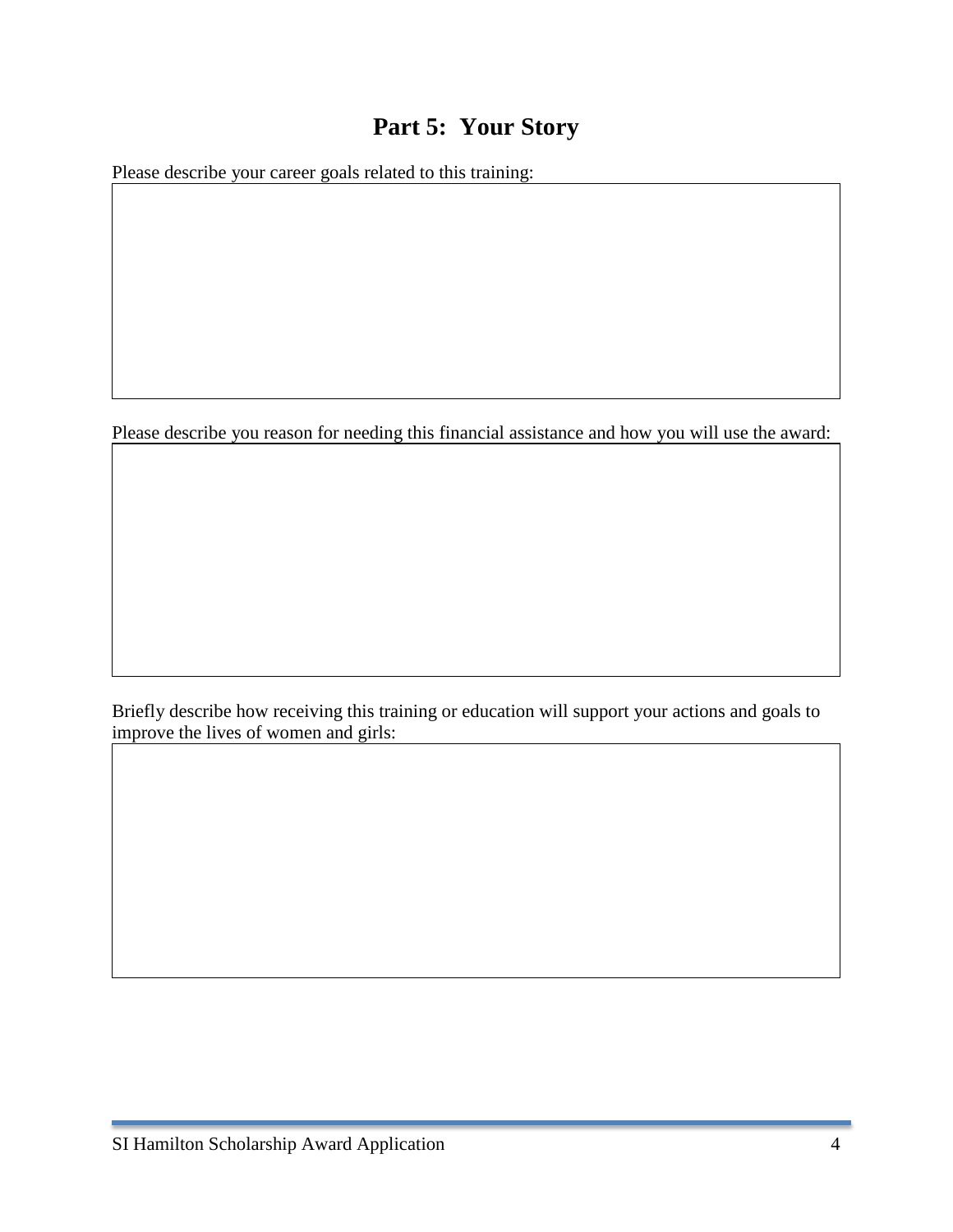In the space below, please tell us about yourself, your dreams, obstacles you have overcome, where you see your path leading you and what educating yourself would do to improve your current situation.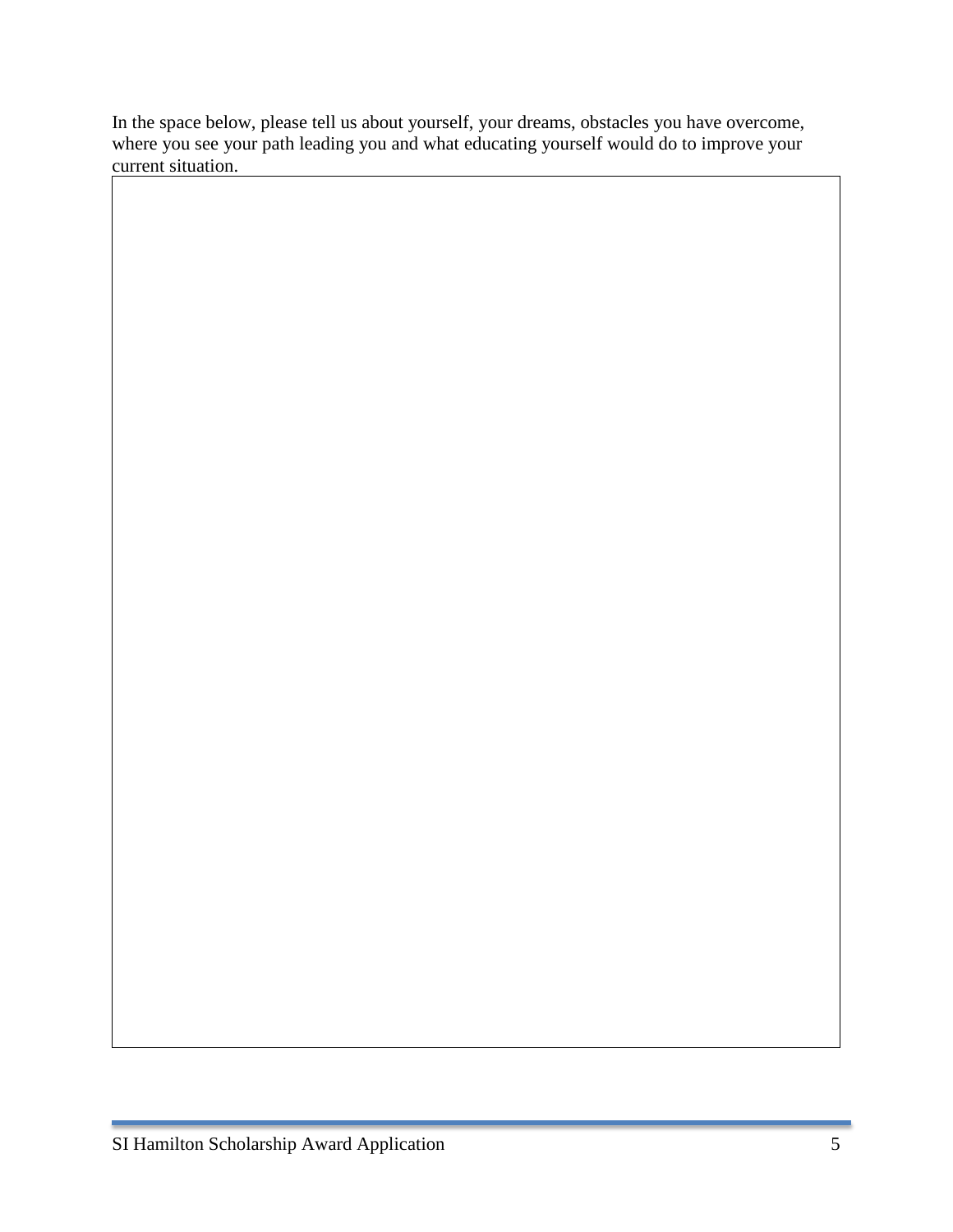Agreement

- I certify that all information provided in this application is complete and accurate to the best of my knowledge. I will notify Soroptimist International of Hamilton if there are any changes.
- I understand this award may be taxable in the United States.
- I certify that this is the only application I have made this year for a Soroptimist Award from this or any other Soroptimist club.
- I understand that my application and supporting materials become the property of Soroptimist International of Hamilton upon submission, and that Soroptimist International of Hamilton shall have sole discretion in using these materials for the purpose of publicizing the club's award and scholarship program.

By typing/signing our name below, you adhere to the above requirements.

Date: